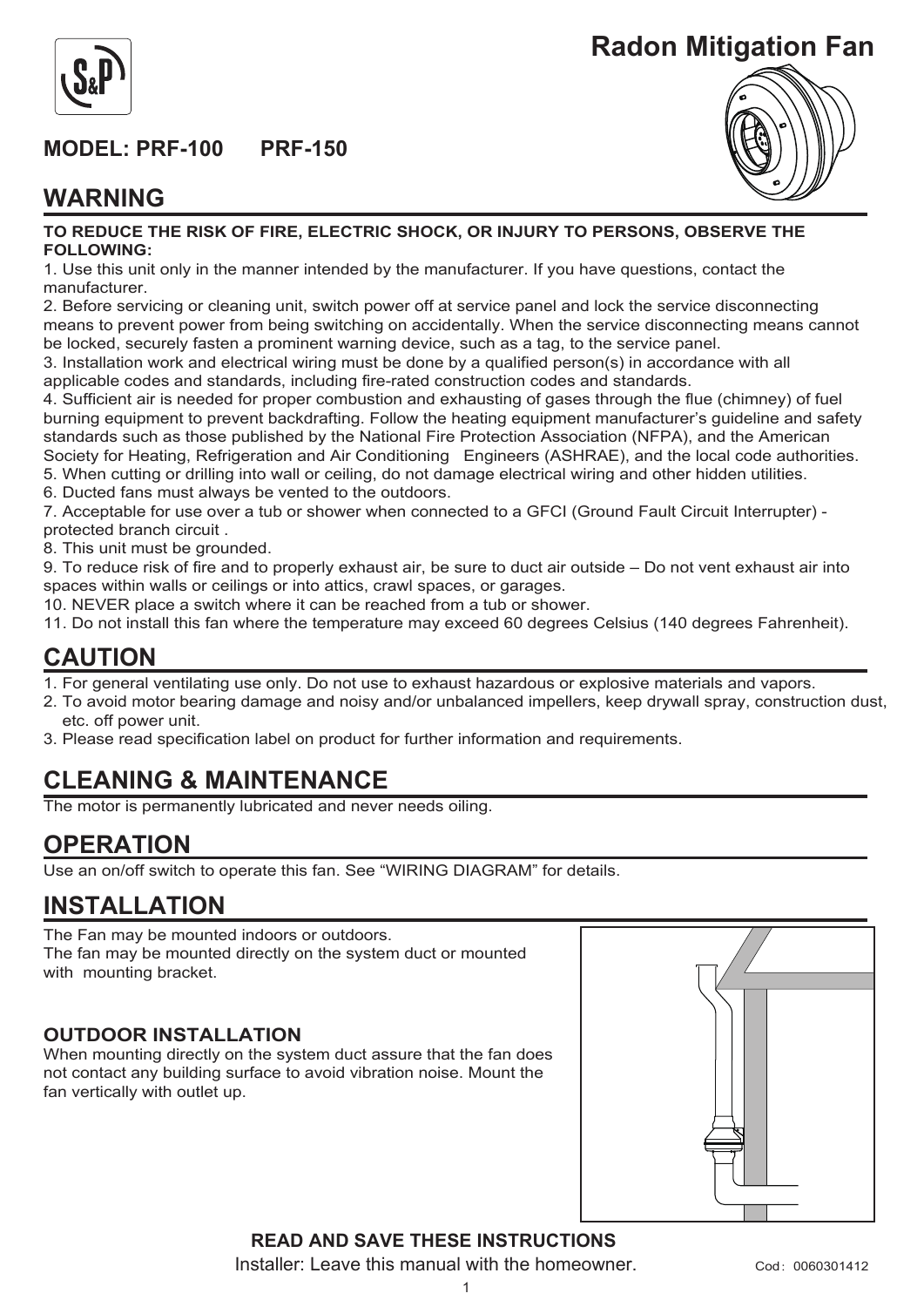# **INSTALLATION**

#### **INDOOR INSTALLATION**

Select the location for fan mounting which minimizes noise generated by fan operation, and allows sufficient access for installation and maintenance. Secure the mounting bracket to the support beam with screws.

Insert the studs into the holes of the mounting bracket. Secure the fan to the mounting bracket with self-tapping screws.The position of the junction box should be convenient for wiring.





Connect the ductwork. Use duct tape to secure all of the ductwork connections so that they are air tight. A backdraft damper installed at the outlet is highly recommended to prevent cold air from entering the dwelling.

Note: Install with enough clearance (1/4") between the coupling and the top of the junction box to enable accessibility.

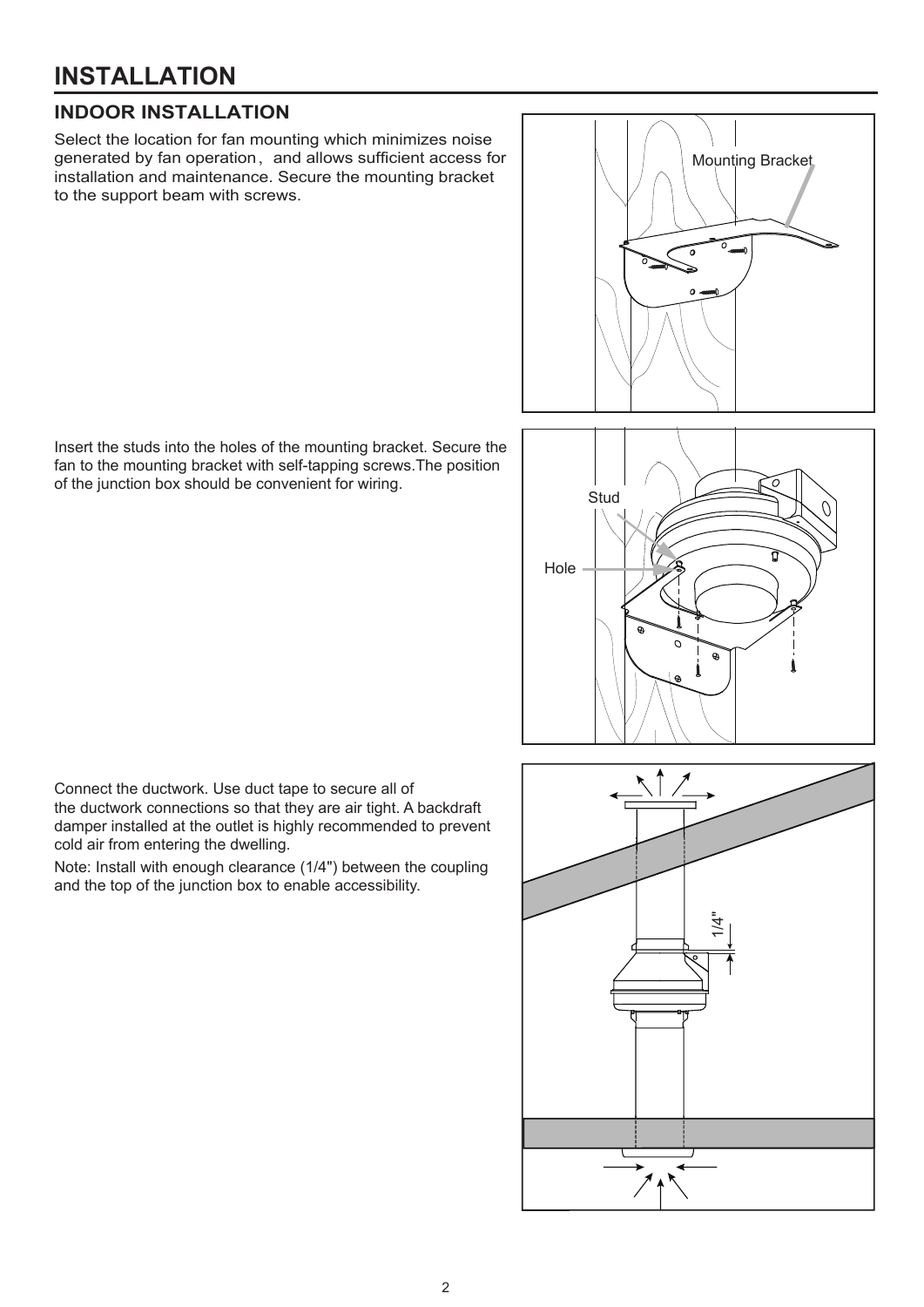# **INSTALLATION**

Remove junction box cover. Wire per Wiring Diagram below.Replace the fan junction box cover use screws.



## **WIRING DIAGRAM**

Run 120V AC house wiring to the location of the fan. Refer to the wiring diagram below, and connect the wires as shown.







# **SERVICE PARTS**

| <b>PART</b> | <b>PART NAME</b>      | Qty. |
|-------------|-----------------------|------|
|             | Motor capacitor       |      |
|             | <b>Terminal block</b> |      |
|             | Screw                 |      |
|             | Junction box cover    |      |
| 5           | <b>Screw</b>          |      |



**PRF-150 PRF-100**